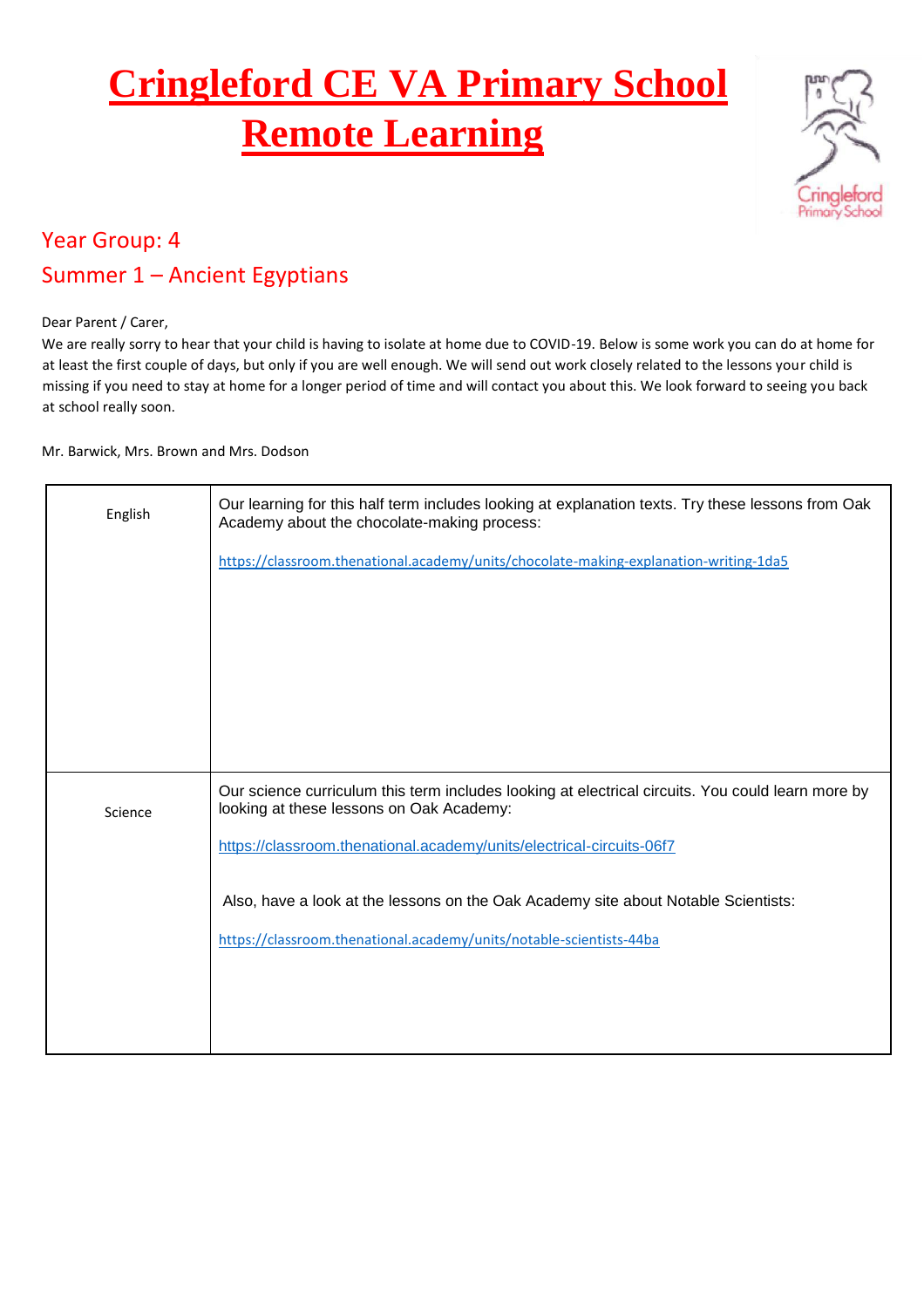| Maths   | Please have a go at the "Fractions" revision problem-solving tasks on a power-point on the blog. |
|---------|--------------------------------------------------------------------------------------------------|
|         | Also, go onto "Times Tables Rock Stars" for more learning of your times tables.                  |
|         |                                                                                                  |
|         |                                                                                                  |
| Reading | Take a look at these Oak Academy lessons which encourage reading for pleasure:                   |
|         | https://classroom.thenational.academy/units/reading-for-pleasure-2dfe                            |
|         |                                                                                                  |
|         |                                                                                                  |